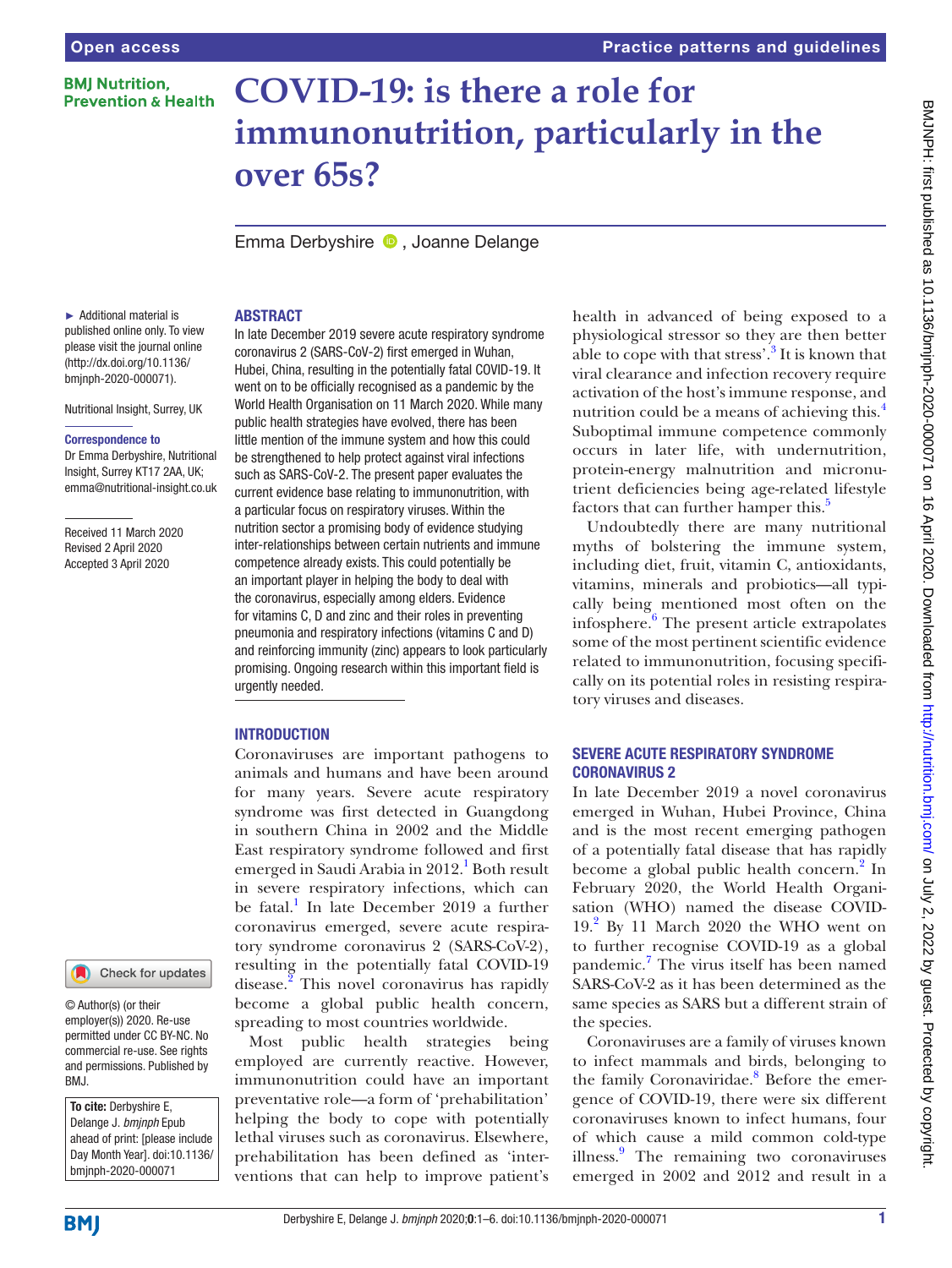more severe disease in humans. These were named severe acute respiratory syndrome (SARS) and the Middle East respiratory syndrome (MERS) and are highly pathogenic viruses.<sup>9</sup> Both SARS and MERS are believed to have origi-nated in bats, suggesting animal to human transmission.<sup>[9](#page-4-8)</sup>

SARS-CoV-2 has emerged as the third known coronavirus that causes fatal respiratory diseases in humans. The causative pathogen was isolated by Chinese researchers in January 2020 and discovered to be a large enveloped virus with a positive sense, single-stranded RNA genome of about 26-33kb.<sup>1</sup> The SARS-CoV-2 shares 96% similarity to bat coronavirus at the whole genome level, which suggests, like SARS and MERS, bats were the original host, with an intermediate host prior to infecting humans.<sup>[9](#page-4-8)</sup> It will be vital to track the path of the virus in order to prevent future exposure and outbreaks. In terms of the development of vaccines and antibody-based therapies, it will be important to understand the mutation rate of SARS-CoV-2, which appears to be moderate to high and similar to the other coronaviruses.<sup>[10](#page-4-10)</sup>

Unfortunately, no vaccines against coronaviruses have ever been developed, including for SARS or MERS, with MERS still remaining largely uncontrolled.<sup>[11](#page-4-11)</sup> Similarly, there is no single specific antiviral therapy. The ramification of SARS-CoV-2 is atypical viral pneumonia, with the main treatment strategy of supportive care, which may include oxygen or artificial ventilation.<sup>12</sup> Antibiotics are of no use to treat viral pneumonia. The fatality rates in China (and now Italy) follow a distinct pattern, with the elderly having the highest death and case fatality rate ([figure](#page-1-0) 1 and [table](#page-1-1) 1).<sup>13</sup> In particular, older patients ( $>65$ years) with underlying health conditions, including acute respiratory distress syndrome, are at increased risk of  $\frac{12}{2}$  $\frac{12}{2}$  $\frac{12}{2}$ 

#### Immunity focus



The human immune system is comprised of four central components—T cells, B cells, the complement system and phagocytes which are vital in defending the organism against foreign intruders.[14](#page-4-13) The immune system is the

<span id="page-1-0"></span>Figure 1 Death rates in China, by age. Data extrapolated from Porcheddu *et al*. [13](#page-4-9)

# BMJ Nutrition, Prevention & Health

<span id="page-1-1"></span>

| Case Fatality Rates in China, by Age<br><b>Table 1</b> |                              |                       |
|--------------------------------------------------------|------------------------------|-----------------------|
| Age (years)                                            | Confirmed<br>SARSCOV-2 n (%) | Case Fatality<br>Rate |
| $0 - 9$                                                | 416 (0.9)                    |                       |
| $10 - 19$                                              | 549 (1.2)                    |                       |
| $20 - 29$                                              | 3,619(8.1)                   |                       |
| $30 - 39$                                              | 7,600 (17.0)                 | $0.2^{\circ}$         |
| $40 - 49$                                              | 8,571 (19.2)                 | 0.2                   |
| 50-59                                                  | 10,008 (22.4)                | $0.2^{\circ}$         |
| 60-69                                                  | 8,583 (19.2)                 | 0.4                   |
| 70-79                                                  | 3,918(8.8)                   | 1.3                   |
| $\geq 80$                                              | 1,408(3.2)                   | 3.6                   |

Data extrapolated from Porcheddu *et al* (2020)<sup>13</sup>

body's primary defence barrier against infections, and thus any weaknesses could be potentially detrimental to the host.<sup>[15–17](#page-4-14)</sup>

It has been recognised that a 'well-fed' immune system is one way of helping to provide defence against pathogenic organisms.<sup>5</sup> It has been elegantly stated that an ideal immune system should be 'constantly alert and monitoring for signs of danger or invasion'.[4](#page-4-3) Professor Philip Calder is one of the leading experts in nutritional immunology and has published widely on this topic. In his article 'Feeding the Immune System', he explains that the immune system functions by acting as an exclusion barrier, identifying and eliminating pathogens and involving complex interplay between many different cell types and chemical mediators.<sup>5</sup>

Unfortunately a decline in immune function is usually inevitable with ageing, a process referred to scientifically as 'immunosenescence', which typically involves the deterioration of both innate and acquired immune systems.<sup>18</sup> <sup>19</sup> A number of potential mechanisms have been proposed, including (1) declining T cell function attributed to thymic involution and subsequent reduced output of naïve T cells<sup>20</sup>; (2) ageing-associated inflammation, often referred to as 'inflammaging', which paradoxically can reduce immunity and contribute to pathogenic age-related diseases $^{21}$ ; and (3) poor micronutrient status – a bidirectional relationship between infection/immunity and nutrition whereby changes in one of these components can impact the other.<sup>22</sup> It is also becoming apparent that ageing can modulate immune function and cellular composition in ways that are sex-specific, possibly due to differences in how menopause and andropause unfold.<sup>23</sup>

With regard to respiratory conditions, the combined effects of compromised immune function, frailty and length of exposure to pathogens mean that ageing populations are naturally predisposed to pulmonary disease. $^{24}$  $^{24}$  $^{24}$ Nevertheless, there is hope—innate and acquired immune function may be supported by human nutrition, particularly in instances where this is suboptimal, that is, in clinical settings and the aged, potentially helping to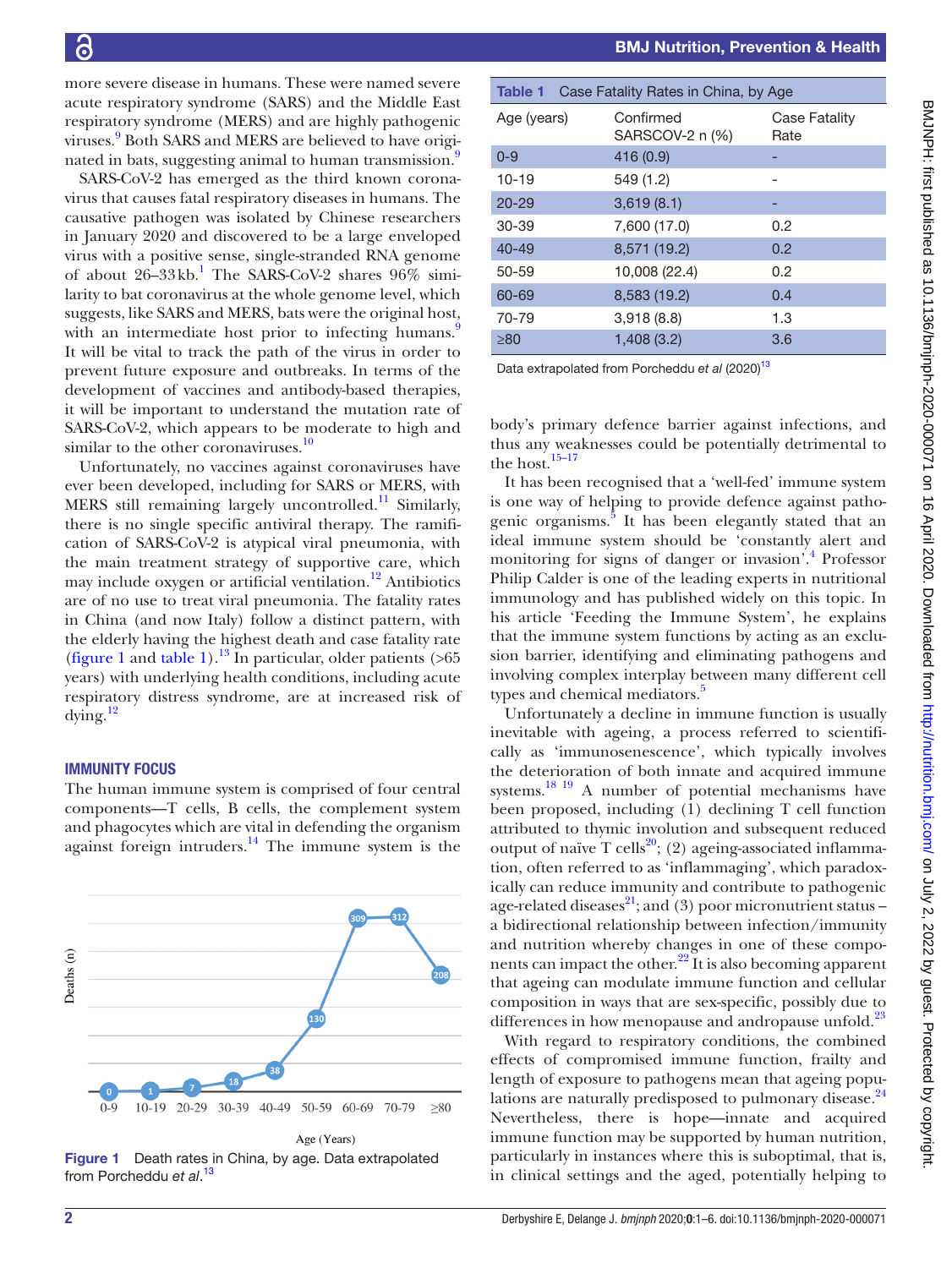lower the risk of infections and their severity and promote recovery from these.

#### **NUTRITION FOCUS**

As discussed, we are in the information era, and with this there are many online nutritional myths about how to bolster the immune system.<sup>[6](#page-4-5)</sup> However, a number of scientific reviews and research publications have been published focusing on the role of diet and specific nutrients in the immune system, some of which have focused on respiratory viral infections. Here we discuss some of the main findings.

One recent review<sup>25</sup> identified that an array of micronutrients are required to meet the complex needs of the immune system, including vitamins A, D, C, E,  $B_6$ ,  $B_{12}$ , folate, copper, iron, zinc and selenium, with many of these having potential synergistic relationships. Of the evidence, however, it was concluded that the largest body of evidence related to immune function existed for vitamin C, D and zinc. $^{25}$  Hereon we subsequently focus on these nutrients with specific reference to the evidence on respiratory health.

#### Vitamin C

Vitamin C was first purified in the early 1930s, and soon after physicians proposed that vitamin C could be beneficial in the treatment of pneumonia.[26](#page-4-22) Historically, vitamin C has been used for immune support and is known to be acquired by neutrophils. $27$  This nutrient supports epithelial barrier function against pathogens, cellular functions of the adaptive and innate immune systems, and protects against oxidative stress[.28](#page-4-24)

A review published in  $2017^{26}$  $2017^{26}$  $2017^{26}$  concluded that three controlled trials found that vitamin C prevented pneumonia and two controlled trials observed a treatment benefit of vitamin C for patients with pneumonia. An earlier Cochrane review,<sup>29</sup> undertaken in 2013, collated evidence from three prophylactic trials,  $30-32$  finding a statistically significant (80% or greater) reduction in pneumonia incidence in the vitamin C groups. It was subsequently concluded that therapeutic use of vitamin C supplementation could be reasonable for patients with pneumonia and low plasma vitamin C levels given its low cost and health risks.

With regard to dosages Glazebrook and Thomson $30$ monitored male students during World War II whose diets typically provided 10–15mg vitamin C daily, and an additional 0.05–0.3g/day ascorbic acid was added to morning cocoa or their evening glass of milk. Cases of pneumonia occurred in the control group but not in the test group, indicating a potential role in pneumonia prevention.<sup>30</sup> Kimbarowski and Mokrow<sup>31</sup> provided 0.3g vitamin C daily to military recruits who were hospitalised with influenza type A. In this study pneumonia was reported in 2 subjects in the treatment group and 10 in the control group, again indicating a potential adjunctive role.<sup>31</sup> Pitt and Costrini<sup>32</sup> administered one of the highest dosages, 2g/day, to US

Marine recruits for 2 months with no reported symptoms attributed to the pills. In this study there was a reduced incidence of pneumonia among the recruits receiving vitamin C, but only 8 of 674 had pneumonia, indicating a need for larger sample sizes.<sup>[32](#page-4-28)</sup>

In terms of potential mechanisms, it is well recognised that infections increase oxidative stress. $26$  Infections typically activate phagocytes which release reactive oxygen species, which are oxidising agents.<sup>26</sup> Vitamin C is a renowned antioxidant which can counteract these effects.[26](#page-4-22) In one study a respiratory syncytial virus reduced the expression of antioxidant enzymes and subsequently increased oxidative damage.<sup>[33](#page-4-29)</sup>

#### Vitamin D

A number of studies have investigated the interrelationships between vitamin D and its effects on respiratory viruses and conditions such as community-acquired pneumonia.[34–37](#page-4-30)

It is well appreciated that vitamin D is a powerful immunoregulator, with vitamin D receptors being expressed by the majority of immune cells (B and T lymphocytes, macrophages and monocytes).[38](#page-5-0) It has also been proposed that immune cells themselves can convert  $25(OH)D_3$  into  $1,25(OH)_{2}D_{3}$ , its active form.<sup>38</sup>

Zdrenghea *et al*<sup>34</sup> reported in their review that respiratory epithelial cells, macrophages and monocytes express vitamin D receptor, and concluded that vitamin D could act as a potential adjuvant in protecting and treating patients with respiratory viral infections who typically have lower vitamin D status. Work by Greiller and Martineau<sup>[35](#page-4-31)</sup> also reported that vitamin D deficiency is associated with a higher risk of viral acute respiratory infection and found that vitamin D metabolites modulated the expression and secretion of type 1 interferon, chemokines CXCL8 and CXCL10, and proinflammatory cytokines, including tumour necrosis factor and interleukin-6.

Another study, $36$  using human bronchial epithelial cells infected with respiratory syncytial and rhinoviruses (with or without exogenous D), showed that both viral strains reduced the number of vitamin D receptors and 24-hydroxylase. However, despite this, exogenous vitamin D was shown to increase antiviral defences and increase rhinovirus-induced interferon-stimulated genes and cathelicidin, implying a protective response. $36$  Other  $work<sup>37</sup>$  focusing on pneumonia found a negative association between  $1,25(OH)_{2}D_{3}$  and pneumonia severity.

A systematic review and meta-analysis $39$  has collated evidence from 25 separate randomised controlled trials (n=11321 participants) studying the effects of vitamin D supplementation on acute respiratory infections among those aged 0–95 years. Protective effects were seen among all participants, but particularly among those with baseline 25-hydroxyvitamin D levels <25nmol/L, indicative of deficiency. [39](#page-5-3) Overall, the authors concluded that vitamin D appeared to be a safe strategy to protect against acute respiratory tract infections.<sup>39</sup>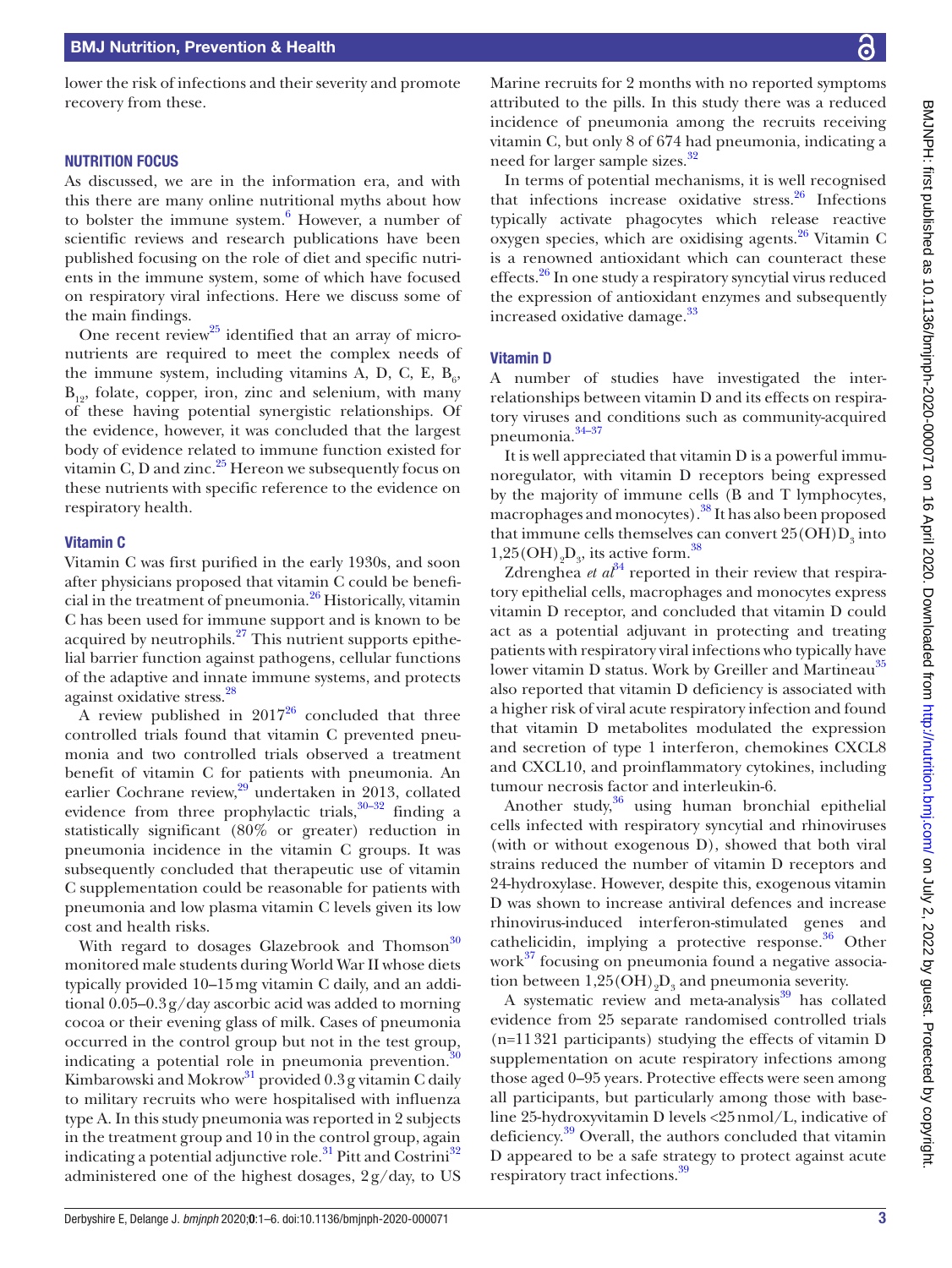# $\overline{G}$ Zinc

Zinc is regarded as a 'gatekeeper' of immune function: it is essential for the functioning of the immune system. $40$ Zinc ions play a role in the regulation of intracellular signalling pathways in adaptive and innate immune cells.[40](#page-5-4) Zinc is also involved in inflammation, elevating inflammatory responses and inducing cell-mediated immunity, and is a key component of pathogeneliminating transduction pathways that contribute to neutrophil extracellular traps (networks which bind pathogens) formation.<sup>[41](#page-5-5)</sup>

No meta-analysis or Cochrane reviews currently appear to have been undertaken in this field. Among paediatric populations a review of several studies $42$ concluded that zinc supplementation for more than 3 months could be effective in preventing pneumonia in children younger than 5 years of age, although the evidence was not robust enough to advocate prophylactic properties if given for shorter periods of time. Among the elderly it is recognised that inadequate zinc status impairs immune function, reduces pathogenic resistance, and is linked to an increased incidence and duration of pneumonia, along with overall mortality.<sup>[43](#page-5-7)</sup> Rigorous trials, however, are yet to determine the efficacy of zinc supplementation.

# The need for more research

Given the rapid transmission of COVID-19, scientists are working against the clock to find potential vaccines, antiviral medications or other possible solutions. One intervention could potentially be the reinforcement of the immune function, a strategy that could be particularly worthwhile among vulnerable groups such as those aged >65, with underlying health conditions, such as asthma, chronic obstructive pulmonary disease, diabetes and heart disease, or who are immunosuppressed. Unfortunately, high-quality, rigorous trials are currently lacking. Most of what we know are based on observational evidence or older studies conducted on military populations.

Hopefully now more funds will be invested into nutritional immunology and its applications among ageing populations and those with viral respiratory conditions. This could be a viable approach given the relatively low cost of vitamin D, C and zinc supplements. What remains to be confirmed are the dosages and durations that these would need to be taken to be most beneficial and whether different combinations of micronutrients would be most effective in helping to fight against infection.

As previously mentioned, vitamins A, E,  $B_6$ ,  $B_{12}$ , folate, copper, iron and selenium are other examples of nutrients that possess important  $role(s)$  in helping to meet the complex needs of the immune system. $25$  These may work individually or in synergy. Furthermore, it is highly likely that other dietary components could also play a

role in the modulation of immunity, but are yet to be identified.

Given the recent shifts towards food shortages layered on top of the already pressing concerns about food insecurity in older adults, this could only further hamper the nutritional density and micronutrient profiles of diets. Further interventions and public health strategies should therefore consider the value of distributing both food and nutrition supplementation packages to the vulnerable.

# Summary and perspective

Unfortunately, the transmission and speed at which COVID-19 is spreading globally appear to be surpassing the speed at which nutritional immunology studies can give firm answers. An insight into the evidence that is currently available indicates that from an immunological and respiratory stance, ageing populations are undoubtedly more 'at risk' from the harmful ramifications of such infections. Subsequently, a number of nutritional strategies could help them, taking on board what we know so far:

- ► Public health strategies involving immunonutrition could be an alternative way to promote prehabilitation and reduce burdens on healthcare systems.
- $\blacktriangleright$  The general public and indeed the ageing population should be encouraged to follow guidance from Public Health England<sup>44</sup> and continue taking supplements containing 10 μg of vitamin D daily, given the fact that low vitamin D status appears to correlate with reduced immune function. Family and friends should help communicate this information to older generations given that they may have limited awareness of these guidelines.
- ► Foods that are naturally abundant in vitamin C such as broccoli  $(60 \,\text{mg}/100 \,\text{g})$ , blackcurrants (130mg/100g), fortified breakfast cereals (up to  $134 \,\text{mg}/100 \,\text{g}$  and oranges  $(37-52 \,\text{mg}/100 \,\text{g})^{45}$  $(37-52 \,\text{mg}/100 \,\text{g})^{45}$  $(37-52 \,\text{mg}/100 \,\text{g})^{45}$ should be made accessible to older individuals who are most in need of their nutritional benefits.
- $\blacktriangleright$  In the UK 5.5% of men and 4% of women 65 years and over (around 1 in 20) presently have zinc intakes lower than the lower reference nutrient intake (the level below which deficiency could occur)[.46](#page-5-10) The consumption of foods naturally abundant in zinc such as canned crab  $(5.7 \text{ mg}/100 \text{ g})$ , canned shrimps  $(3.7 \text{ mg}/100 \text{ g})$ , canned adzuki beans (≈2.3 mg/100 g) and boiled eggs (1.3mg/100g) should be encouraged as a supplementation strategy to reinforce immunity.
- ► Among those with established respiratory conditions or pneumonia, specific nutrients such as vitamin C, D or zinc could be considered as potential adjuvants to conventional treatment pathways.
- ► Tolerable upper intake levels (ULs) are intake levels which should not be surpassed as toxicity prob-lems could appear.<sup>[47](#page-5-11)</sup> For vitamin D a UL of  $50\,\text{µg}$ / day is advised and for zinc a UL of 25mg/day is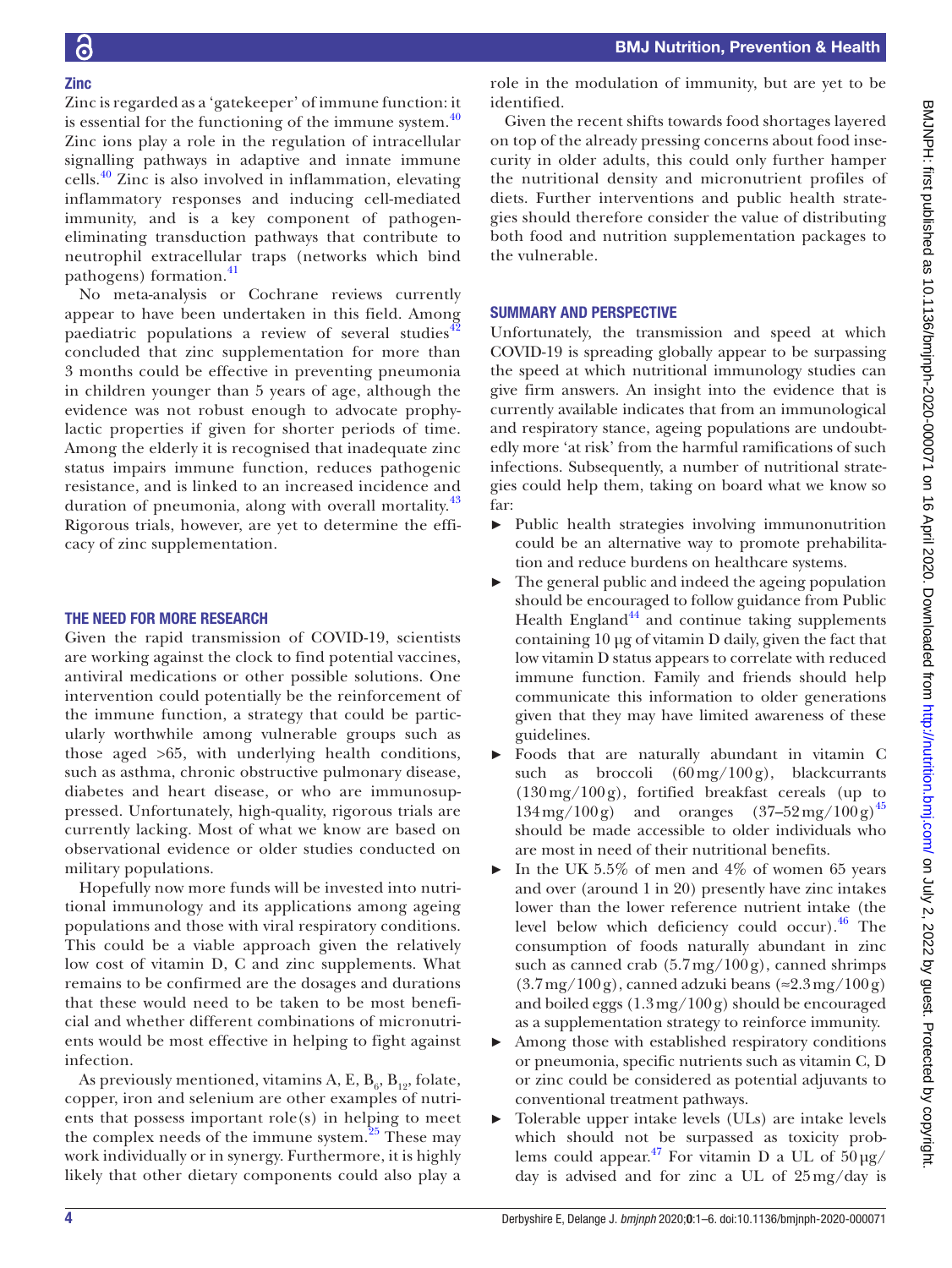# BMJ Nutrition, Prevention & Health

recommended.[47](#page-5-11) There is insufficient evidence to establish UL for vitamin C, but available human data suggest that supplemental daily doses of up to about 1g, in addition to normal dietary intake, are not associated with adverse gastrointestinal effects.<sup>[47](#page-5-11)</sup> Not having an adverse effect, however, is not necessarily indicative of a benefit either, and ongoing trials are warranted.

- ► Every individual patient should be carefully assessed when providing nutrient intakes higher than the reference nutrient intake, and dosages should preferably be clinically validated for critically ill patients.
- ► Now that a pandemic has arisen with SARS-CoV-2, and given the easy access, low cost and limited side effects of the discussed nutrients, now could be an appropriate time to trial and test their efficacy in relation to prevention, severity and recovery of such infections.
- ► Ongoing research is urgently needed within the field of immunonutrition and, in particular, how this could benefit vulnerable, at risk groups.

#### Twitter Emma Derbyshire [@drderbyshire](https://twitter.com/drderbyshire)

Contributors ED, with her nutritional expertise, contributed to conceptualising and writing the main manuscript. JD, with her virology expertise, contributed to and edited the manuscript.

Funding The authors have not declared a specific grant for this research from any funding agency in the public, commercial or not-for-profit sectors.

Competing interests ED consults for the Healthcare Supplement Information Service, British Summer Fruits and UK Food Advisory Board but did not receive funding for writing this article nor its open access fees. ED has a lung condition herself called bronchiectasis, and so was genuinely interested in the research underpinning this field and the importance of its communication. Open access fees were funded by Nutritional Insight for which ED is the Director.

Patient consent for publication Not required.

Provenance and peer review Not commissioned; externally peer reviewed.

Data availability statement Data sharing not applicable as no data sets generated and/or analysed for this study. Data are available upon reasonable request. No data are available.

Open access This is an open access article distributed in accordance with the Creative Commons Attribution Non Commercial (CC BY-NC 4.0) license, which permits others to distribute, remix, adapt, build upon this work non-commercially, and license their derivative works on different terms, provided the original work is properly cited, appropriate credit is given, any changes made indicated, and the use is non-commercial. See: [http://creativecommons.org/licenses/by-nc/4.0/.](http://creativecommons.org/licenses/by-nc/4.0/)

#### ORCID iD

Emma Derbyshire <http://orcid.org/0000-0002-9201-4666>

# **REFERENCES**

- <span id="page-4-0"></span>1 Lu R, Zhao X, Li J, *et al*. Genomic characterisation and epidemiology of 2019 novel coronavirus: implications for virus origins and receptor binding. *[Lancet](http://dx.doi.org/10.1016/S0140-6736(20)30251-8)* 2020;395:565–74.
- <span id="page-4-1"></span>2 World Health Organization. Director-General's remarks at the media briefing on 2019-nCoV, 2020. Available: [https://www.who.int/dg/](https://www.who.int/dg/speeches/detail/who-director-general-s-remarks-at-the-media-briefing-on-2019-ncov-on-11-february-2020) [speeches/detail/who-director-general-s-remarks-at-the-media](https://www.who.int/dg/speeches/detail/who-director-general-s-remarks-at-the-media-briefing-on-2019-ncov-on-11-february-2020)[briefing-on-2019-ncov-on-11-february-2020](https://www.who.int/dg/speeches/detail/who-director-general-s-remarks-at-the-media-briefing-on-2019-ncov-on-11-february-2020)
- <span id="page-4-2"></span>3 Silver J. Prehabilitation could save lives in a pandemic. *BMJ Opinion*, 2020. Available: [https://blogs.bmj.com/bmj/2020/03/19/julie-k-silver](https://blogs.bmj.com/bmj/2020/03/19/julie-k-silver-prehabilitation-could-save-lives-in-a-pandemic/)[prehabilitation-could-save-lives-in-a-pandemic/](https://blogs.bmj.com/bmj/2020/03/19/julie-k-silver-prehabilitation-could-save-lives-in-a-pandemic/)
- <span id="page-4-3"></span>4 Childs CE, Calder PC, Miles EA. Diet and immune function. *[Nutrients](http://dx.doi.org/10.3390/nu11081933)* 2019;11:1933.
- <span id="page-4-4"></span>5 Calder PC. Feeding the immune system. *[Proc Nutr Soc](http://dx.doi.org/10.1017/S0029665113001286)* 2013;72:299–309.
- <span id="page-4-5"></span>6 Cassa Macedo A, Oliveira Vilela de Faria A, Ghezzi P. Boosting the immune system, from science to myth: analysis the Infosphere with Google. *[Front Med](http://dx.doi.org/10.3389/fmed.2019.00165)* 2019;6:165.
- <span id="page-4-6"></span>WHO. WHO Director-General's opening remarks at the media briefing on COVID-19, 2020. Available: [https://www.who.int/dg/](https://www.who.int/dg/speeches/detail/who-director-general-s-opening-remarks-at-the-media-briefing-on-covid-19-11-march-2020) [speeches/detail/who-director-general-s-opening-remarks-at-the](https://www.who.int/dg/speeches/detail/who-director-general-s-opening-remarks-at-the-media-briefing-on-covid-19-11-march-2020)[media-briefing-on-covid-19-11-march-2020](https://www.who.int/dg/speeches/detail/who-director-general-s-opening-remarks-at-the-media-briefing-on-covid-19-11-march-2020)
- <span id="page-4-7"></span>Cui J, Li F, Shi Z-L. Origin and evolution of pathogenic coronaviruses. *[Nat Rev Microbiol](http://dx.doi.org/10.1038/s41579-018-0118-9)* 2019;17:181–92.
- <span id="page-4-8"></span>9 Zhou P, Yang X-L, Wang X-G, *et al*. A pneumonia outbreak associated with a new coronavirus of probable bat origin. *[Nature](http://dx.doi.org/10.1038/s41586-020-2012-7)* 2020;579:270–3.
- <span id="page-4-10"></span>10 Zhao Z, Li H, Wu X, *et al*. Moderate mutation rate in the SARS coronavirus genome and its implications. *[BMC Evol Biol](http://dx.doi.org/10.1186/1471-2148-4-21)* 2004;4:21.
- <span id="page-4-11"></span>11 Shehata MM, Gomaa MR, Ali MA, *et al*. Middle East respiratory syndrome coronavirus: a comprehensive review. *[Front Med](http://dx.doi.org/10.1007/s11684-016-0430-6)* 2016;10:120–36.
- <span id="page-4-12"></span>12 Yang X, Yu Y, Xu J, *et al*. Clinical course and outcomes of critically ill patients with SARS-CoV-2 pneumonia in Wuhan, China: a singlecentered, retrospective, observational study. *[Lancet Respir Med](http://dx.doi.org/10.1016/S2213-2600(20)30079-5)* 2020. doi:10.1016/S2213-2600(20)30079-5. [Epub ahead of print: 24 Feb 2020].
- <span id="page-4-9"></span>13 Porcheddu R, Serra C, Kelvin D, *et al*. Similarity in case fatality rates (CFR) of COVID-19/SARS-COV-2 in Italy and China. *[J Infect Dev](http://dx.doi.org/10.3855/jidc.12600)  [Ctries](http://dx.doi.org/10.3855/jidc.12600)* 2020;14:125–8.
- <span id="page-4-13"></span>14 Geha RS. The immune system development and function. *[J Med](http://www.ncbi.nlm.nih.gov/pubmed/http://www.ncbi.nlm.nih.gov/pubmed/16295324)  [Liban](http://www.ncbi.nlm.nih.gov/pubmed/http://www.ncbi.nlm.nih.gov/pubmed/16295324)* 1980;31:15–23.
- <span id="page-4-14"></span>15 Scully C, Georgakopoulou EA, Hassona Y. The immune system: basis of so much health and disease: 4. immunocytes. *[Dent Update](http://dx.doi.org/10.12968/denu.2017.44.5.436)* 2017;44:436–42.
- 16 Scully C, Georgakopoulou EA, Hassona Y. The immune system: basis of so much health and disease: 3. adaptive immunity. *[Dent](http://dx.doi.org/10.12968/denu.2017.44.4.322)  [Update](http://dx.doi.org/10.12968/denu.2017.44.4.322)* 2017;44:322–7.
- 17 Scully C, Georgakopoulou EA, Hassona Y. The immune system: basis of so much health and disease: 2. innate immunity. *[Dent](http://dx.doi.org/10.12968/denu.2017.44.3.246)  [Update](http://dx.doi.org/10.12968/denu.2017.44.3.246)* 2017;44:246–52.
- <span id="page-4-15"></span>18 Crooke SN, Ovsyannikova IG, Poland GA, *et al*. Immunosenescence: a systems-level overview of immune cell biology and strategies for improving vaccine responses. *[Exp Gerontol](http://dx.doi.org/10.1016/j.exger.2019.110632)* 2019;124:110632.
- 19 Pawelec G. Age and immunity: What is "immunosenescence"? *[Exp](http://dx.doi.org/10.1016/j.exger.2017.10.024)  [Gerontol](http://dx.doi.org/10.1016/j.exger.2017.10.024)* 2018;105:4–9.
- <span id="page-4-16"></span>20 Berzins SP, Uldrich AP, Sutherland JS, *et al*. Thymic regeneration: teaching an old immune system new tricks. *[Trends Mol Med](http://dx.doi.org/10.1016/S1471-4914(02)02415-2)* 2002;8:469–76.
- <span id="page-4-17"></span>21 Franceschi C, Garagnani P, Parini P, *et al*. Inflammaging: a new immune–metabolic viewpoint for age-related diseases. *[Nat Rev](http://dx.doi.org/10.1038/s41574-018-0059-4)  [Endocrinol](http://dx.doi.org/10.1038/s41574-018-0059-4)* 2018;14:576–90.
- <span id="page-4-18"></span>22 Maggini S, Pierre A, Calder P. Immune function and micronutrient requirements change over the life course. *[Nutrients](http://dx.doi.org/10.3390/nu10101531)* 2018;10:1531.
- <span id="page-4-19"></span>23 Gubbels Bupp MR, Potluri T, Fink AL, *et al*. The confluence of sex hormones and aging on immunity. *[Front Immunol](http://dx.doi.org/10.3389/fimmu.2018.01269)* 2018;9:1269.
- <span id="page-4-20"></span>24 Haq K, McElhaney JE. Ageing and respiratory infections: the airway of ageing. *[Immunol Lett](http://dx.doi.org/10.1016/j.imlet.2014.06.009)* 2014;162:323–8.
- <span id="page-4-21"></span>25 Gombart AF, Pierre A, Maggini S. A review of micronutrients and the immune System–Working in harmony to reduce the risk of infection. *[Nutrients](http://dx.doi.org/10.3390/nu12010236)* 2020;12:236.
- <span id="page-4-22"></span>26 Hemilä H. Vitamin C and infections. *[Nutrients](http://dx.doi.org/10.3390/nu9040339)* 2017;9:339.
- <span id="page-4-23"></span>27 Liugan M, Carr AC, Vitamin C. Vitamin C and neutrophil function:
- <span id="page-4-24"></span>findings from randomized controlled trials. *[Nutrients](http://dx.doi.org/10.3390/nu11092102)* 2019;11:2102. 28 Carr A, Maggini S. Vitamin C and immune function. *[Nutrients](http://dx.doi.org/10.3390/nu9111211)*
- <span id="page-4-25"></span>2017;9:1211. 29 Hemila H, Louhiala P. Vitamin C for preventing and treating
- <span id="page-4-26"></span>pneumonia. *Cochrane Database Syst Rev* 2013;8:CD005532. 30 Glazebrook AJ, Thomson S. The administration of vitamin C in a large institution and its effect on general health and resistance to
- <span id="page-4-27"></span>infection. *[J Hyg](http://dx.doi.org/10.1017/S0022172400012596)* 1942;42:1–19. 31 Kimbarowski JA, Mokrow NJ. [Colored precipitation reaction of the urine according to Kimbarowski (FARK) as an index of the effect of ascorbic acid during treatment of viral influenza]. *[Dtsch](http://www.ncbi.nlm.nih.gov/pubmed/http://www.ncbi.nlm.nih.gov/pubmed/5614915)  [Gesundheitsw](http://www.ncbi.nlm.nih.gov/pubmed/http://www.ncbi.nlm.nih.gov/pubmed/5614915)* 1967;22:2413–8.
- <span id="page-4-28"></span>32 Pitt HA, Costrini AM. Vitamin C prophylaxis in marine recruits. *[JAMA](http://dx.doi.org/10.1001/jama.1979.03290350028016)* 1979;241:908–11.
- <span id="page-4-29"></span>33 Hosakote YM, Jantzi PD, Esham DL, *et al*. Viral-mediated inhibition of antioxidant enzymes contributes to the pathogenesis of severe respiratory syncytial virus bronchiolitis. *[Am J Respir Crit Care Med](http://dx.doi.org/10.1164/rccm.201010-1755OC)* 2011;183:1550–60.
- <span id="page-4-30"></span>34 Zdrenghea MT, Makrinioti H, Bagacean C, *et al*. Vitamin D modulation of innate immune responses to respiratory viral infections. *[Rev Med](http://dx.doi.org/10.1002/rmv.1909)  [Virol](http://dx.doi.org/10.1002/rmv.1909)* 2017;27:e1909.
- <span id="page-4-31"></span>35 Greiller C, Martineau A. Modulation of the immune response to respiratory viruses by vitamin D. *[Nutrients](http://dx.doi.org/10.3390/nu7064240)* 2015;7:4240–70.